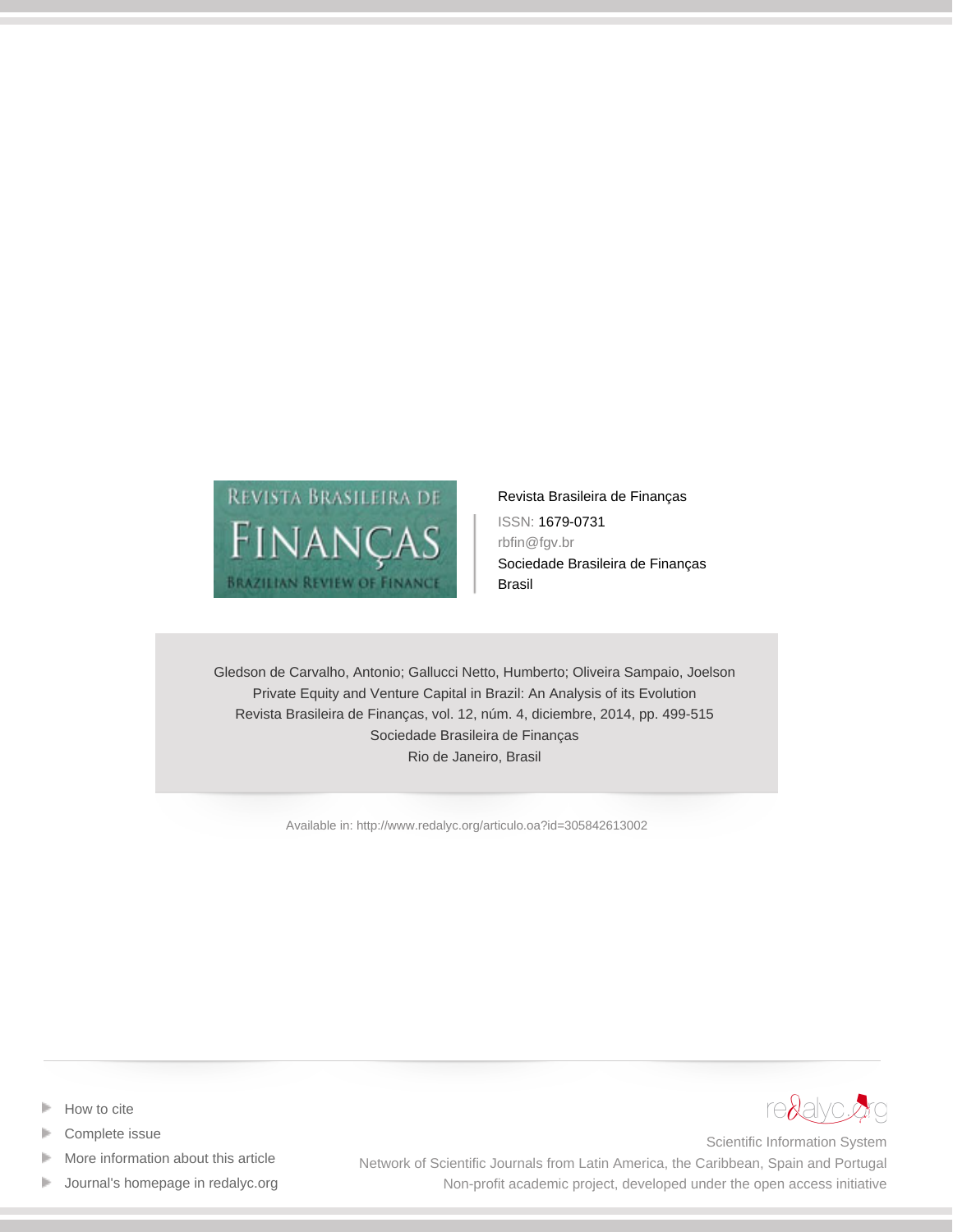# **Private Equity and Venture Capital in Brazil: An Analysis of its Evolution**

**(Private Equity e Venture Capital no Brasil: Uma Analise de sua ´**  $Evolução)$ 

**Antonio Gledson de Carvalho\* Humberto Gallucci Netto\*\* Joelson Oliveira Sampaio\*\*\***

#### *Abstract*

This article focuses on the main idiosyncrasies of Private Equity and Venture Capital (PEVC) in Brazil and its evolution from 2004 to 2009. The main idiosyncrasies are the participation of limited partners in the investment process, absence of leveraged buyouts, shared control of the portfolio companies and use of special rights to compensate for the lack of full control. The main changes observed recently are the increase of private equity investments vis-à-vis venture capital, in the efficiency of managers in the screening of proposals, in the use of special rights to compensate for the lack of control of the portfolio companies, in the use of arbitration panels for conflict resolution, and in the participation of limited partners in the investment process.

*Keywords***:** private equity; venture capital; Brazil.

*JEL code:* G24.

#### *Resumo*

Este artigo analisa as principais idiossincrasias dos investimentos em Private Equity e Venture Capital no Brasil e sua evolução entre 2004 e 2009. As principais idiossincrasias são: participação de limited partners no processo de investimento,

\*Fundação Getulio Vargas. School of Business at Sao Paulo. E-mail: gledson. carvalho@fgv.br

\*\*Fundação Getulio Vargas. School of Business at Sao Paulo. E-mail: humberto. netto@gvmail.br

\*\*\*Fundação Getulio Vargas. School of Business at Sao Paulo. E-mail: joelson. sampaio@fgv.br

> *Rev. Bras. Financas (Online), Rio de Janeiro, Vol. 12, No. 4, December 2014, pp. 499–515 ISSN 1679-0731, ISSN online 1984-5146* © 2014 Sociedade Brasileira de Finanças, under a Creative Commons Attribution 3.0 license -<br>http://creativecommons.org/licenses/by/3.0

Submitted 15 January 2015. Reformulated 12 February 2015. Accepted 13 February 2015. Published on-line 3 November 2015. The article was double blind refereed and evaluated by the editor. Supervising editor: Ricardo P. C. Leal. We are thankful to Eduardo Luzio for his invaluable comments. Gallucci and De Carvalho acknowledge the financial support from CNPq and Capes. Errors or omissions are of our own responsibility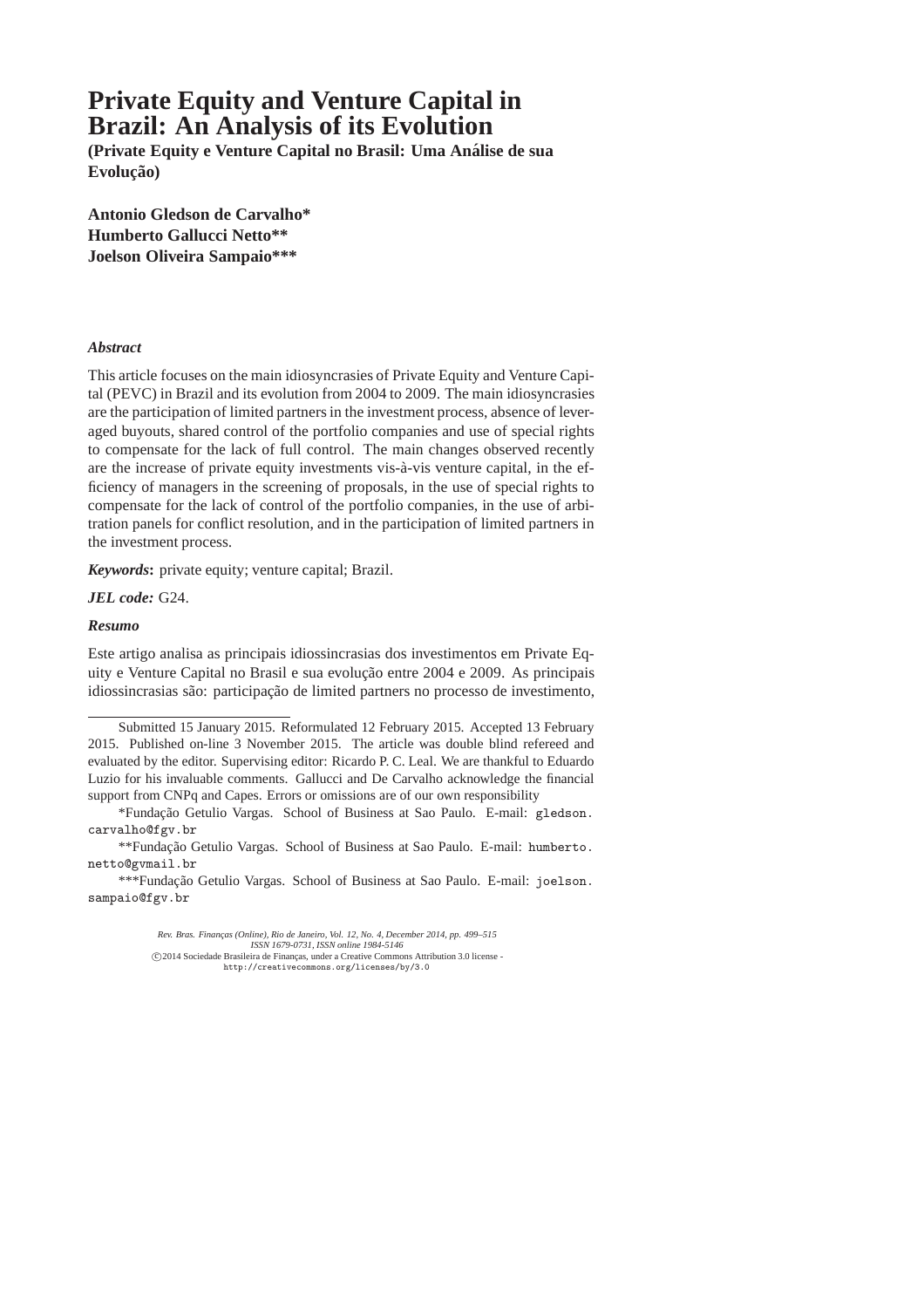a inexistência de leverage buyouts, o controle compartilhado das empresas investidas e o uso de direitos especiais para compensar a falta de controle total. As principais mudanças observadas recentemente são: o aumento de investimentos em private equity ante a venture capital, eficiência dos gestores no processo de seleção das empresas investidas, uso dos painéis de arbitragem na resolução de conflitos e na participação de limited partners no processo de investimento.

*Palavras-chave***:** private equity; venture capital; Brasil.

#### **1. Introduction**

The literature on private equity and venture capital (PEVC) in Brazil is short, mostly due to the lack of data. Checa *et al.* (2001) present the history of the PEVC industry in Brazil in its early years (prior to 2000). Mariz & Savoia (2005) compare Brazil and the USA in order to exploit the challenges for the PEVC in Brazil. Supported by interviews with five PEVC organizations, Pavani (2003) also describe the critical factors for the development of the industry. Based on questionnaires answered by CEOs of portfolio companies (PC), Botelho *et al.* (2003) study value addition by general partners. Based on a survey of general partners (GP) in the period when the Brazilian IPO market was inactive, Ribeiro & Almeida (2005) found that the exit strategy influences the entire investment cycle, and that trade sale was the preferred means of exit. Finally, Minardi *et al.* (2013) study the long term price performance of Brazilian IPOs and find that PEVC-sponsored IPOs outperforms Non-PEVC-sponsored ones.

De Carvalho *et al.* (2006) were the first to provide systematic data on the characteristics and practices of the Brazilian PEVC industry. They obtained information from all managing organizations with office in the country. ABDI (2011) was the second systematic data collection, updating De Carvalho *et al.* (2006). Ribeiro & De Carvalho (2008) discuss how PEVC adjusted to the Brazilian environment and present a comparison with PEVC in the US. The main similarities were: industry composed mostly of independent organizations, institutional investors are the main source of capital, both commitments and portfolio are regionally concentrated, and IT is the most invested industry. The main Brazilian idiosyncrasies are the near absence of leveraged buyouts and concentration of investments in late stages.

This article focuses on the main changes that occurred in the Brazilian PEVC between 2004 and 2009, the two year for which there are systematic data on the PEVC industry. Our analysis is based on several sources,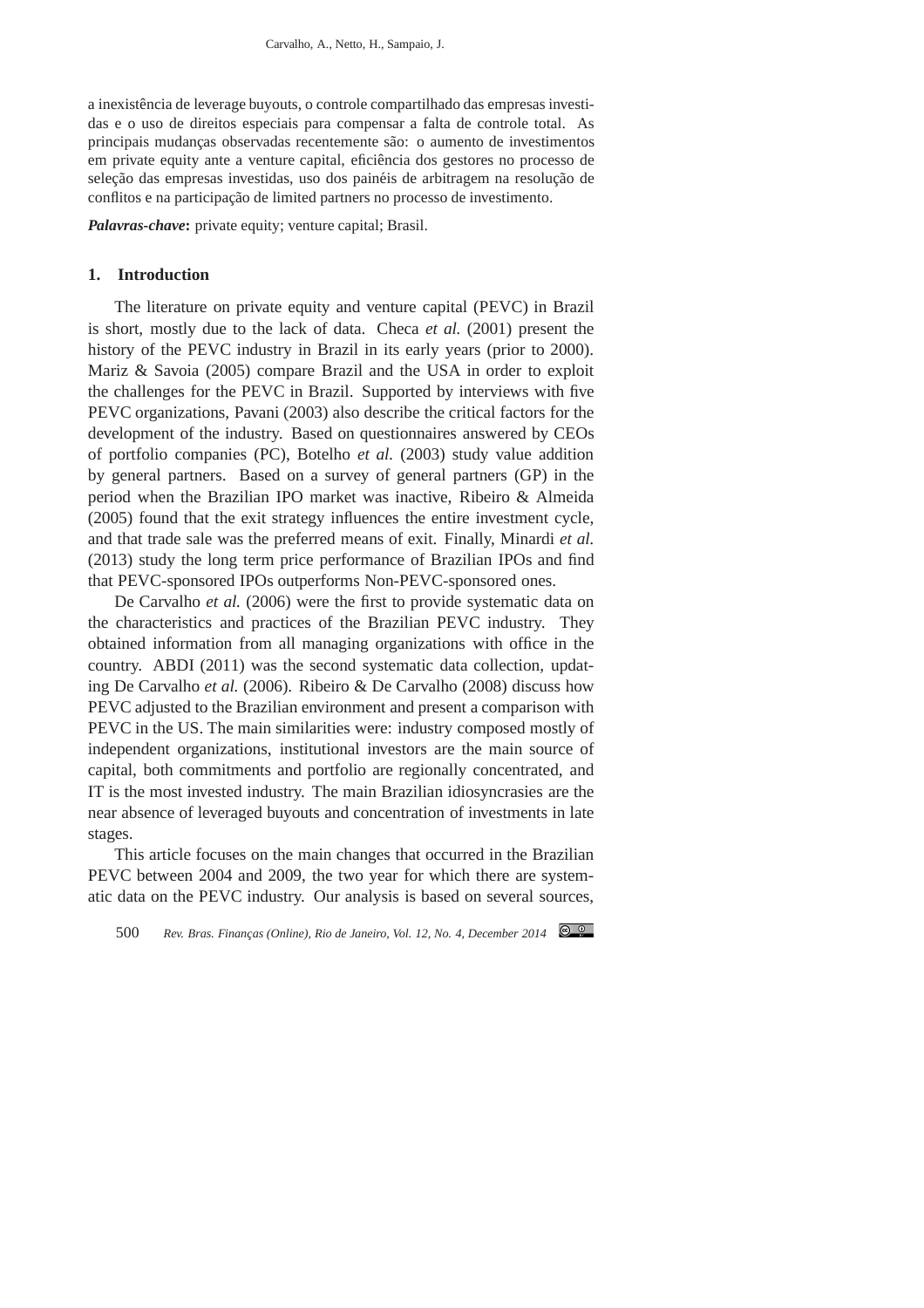but mainly on De Carvalho *et al.* (2006) and ABDI (2011). Our study differs from the previous ones because it discusses the evolution of the PEVC industry and relates it to the changes that occurred in the macroeconomic environment. Furthermore, we point out and try to explain some idiosyncrasies such as the participation of investors in the investment process and absence of leverage buyouts. The main facts that we explore are: the evolution of aggregate commitments that increased more than six fold between  $2004$  and  $2009$ , the increase of PE vis-à-vis VC, from 33% to 47% of the PCs, investment concentrated in some few sectors but the most invested ones have been changing, managers are becoming more efficient in the screening of proposals, absence of buyouts, use of special rights to compensate for the lack of full control of the PCs, increased use of arbitration panels for settlement of conflicts, and increasing participation of limited partners (LP) in the investment process. The remaining of this article is organized as follows: Section 2 presents the macroeconomic environment in which the PEVC industry has developed. Section 3 describes the recent evolution of the industry. Section 4 focuses on the organization of the PEVC funds. Finally, Section 5 discusses the investment process.

# **2. Macroeconomic environment**

The steep rise of the Brazilian PEVC industry in the beginning of the XXI century can be related to a myriad of changes occurring at the macroeconomic level. The main changes were: improvement of the macroeconomic conditions along with the achievement of investment grade; resumption of economic growth; blooming of the stock market (rise of Novo Mercado); the emergence of the pension fund industry; and improved income distribution and poverty reduction. Below we discuss each one of these elements.

*Macroeconomic Stability*: during the 80's and part of 90's, Brazil experienced two-digit monthly inflation rates. The macroeconomic stability achieved in the beginning of this century (inflation rates of about 5% per year) is consequence of a process initiated in 1994 with the Real Plan. It reduced inflation rate from about 50% to less than 1% per month. Along this process, stabilization was threatened on several occasions, e.g., during the currency crises in Mexico (1995), Asia (1997), Asia (1998), Russia (1998), Brazil (1999), Argentina (2001), and over the years 2001 and 2002 with the foresight of a leftist candidate being elected for president. In all these opportunities, the commitment to monetary stability was reaffirmed,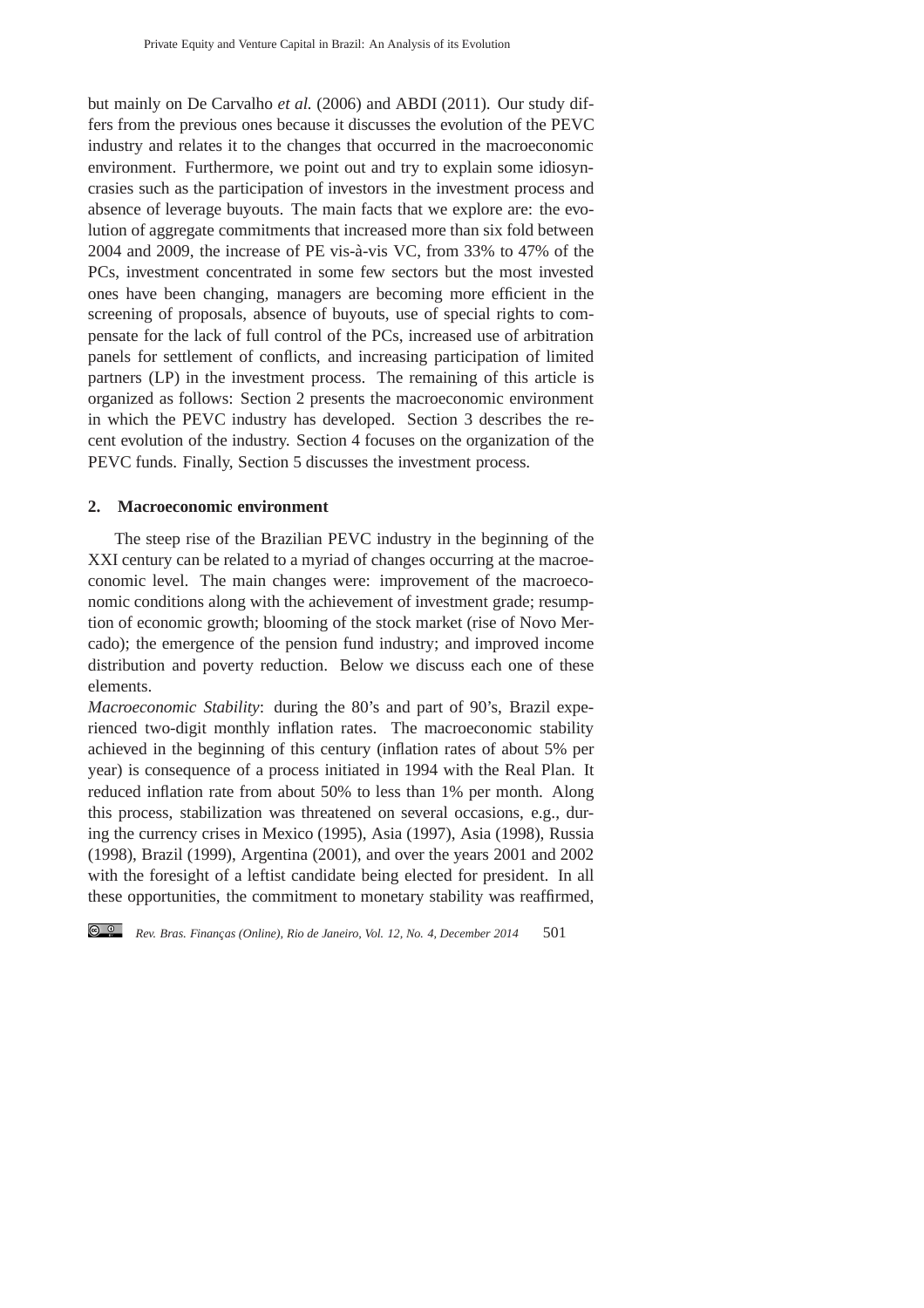especially in the early years of the leftist government of President Lula da Silva (2003 and 2004). As consequence, inflation has been maintained at rates near 5% per year (Table 1). An important milestone was the investment grade achieved in  $2008$ .<sup>1</sup> It caused foreign investments to reach the record of US\$ 34.5 billion in 2007 and US\$ 45 billion in 2008, more than twice of its previous values;

#### **Table 1**

Macroeconomic data

All values reported refer to the end of each year. Data on inflation and foreign investment were collected at the site of the IPEA. Data on pension funds were collected from the Brazilian Association of Private Pension (ABRAPP). Data on IPOs and volume were collected at the Stock Exchange of São Paulo (Bovespa).

|                          | 1999 | 2000 | 2001     | 2002 | 2003            | 2004 | 2005 | 2006 | 2007 | 2008 | 2009   |
|--------------------------|------|------|----------|------|-----------------|------|------|------|------|------|--------|
| Committed Capital        | 3.7  | 4.9  | 5.0      | 4.7  | 4.8             | 5.6  | 7.2  | 13.5 | 22.7 | 28.1 | 36.1   |
| (US\$ bi)                |      |      |          |      |                 |      |      |      |      |      |        |
| <b>Committed Capital</b> | 0.63 | 0.77 | 0.91     | 0.93 | .87<br>$\Omega$ | 0.97 | 0.82 | 1.24 | 1.66 | 1.70 | 2.33   |
| % of GDP                 |      |      |          |      |                 |      |      |      |      |      |        |
| GPD growth               | 0.2  | 4.3  | 1.3      | 2.6  | 1.1             | 5.7  | 3.1  | 3.9  | 6.0  | 5.2  | $-0.3$ |
| (% )                     |      |      |          |      |                 |      |      |      |      |      |        |
| Inflation                | 8.9  | 6.0  | 7.7      | 12.5 | 9.3             | 7.6  | 5.6  | 3.1  | 4.5  | 5.9  | 4.3    |
| (% per year)             |      |      |          |      |                 |      |      |      |      |      |        |
| <b>IPOs</b>              |      |      | $\Omega$ |      | $\Omega$        | 7    | 9    | 26   | 62   | 5    | 6      |
| Bovespa Traded Volume    | 86   | 95   | 65       | 39   | 71              | 114  | 172  | 281  | 677  | 590  | 747    |
| (US\$ bi/year)           |      |      |          |      |                 |      |      |      |      |      |        |
| Foreign Investments      | 28.5 | 32.7 | 22.4     | 16.6 | 10.1            | 18.1 | 15.1 | 18.8 | 34.5 | 45.0 | 25.9   |
| (US\$ bi)                |      |      |          |      |                 |      |      |      |      |      |        |
| <b>Pension Funds</b>     | 69   | 79   | 72       | 65   | 78              | 96   | 137  | 175  | 258  | 191  | 296    |
| (US\$ bi)                |      |      |          |      |                 |      |      |      |      |      |        |

Source: De Carvalho *et al.* (2006) and ABDI (2011).

*Resumption of economic growth*: a consequence of macroeconomic stability was the resumption of economic growth. The Brazilian economy had been stagnant for several decades. The average GDP growth was 3% in the 80's, 1.6% in the 90's, and 2% over 1999-2003. Between 2004 and 2010 the average growth rate was 4.5% per year in spite of the global financial crisis. The resumption of economic growth was important to enhance the deal flow;

*Development of capital markets*: the maturity of the Brazilian stock market was achieved mainly with the creation of BM&FBovespa<sup>2</sup> premium listings. According to De Carvalho & Pennacchi (2011), the little protection offered to minority shareholders was a major obstacle for the development

<sup>&</sup>lt;sup>1</sup>Standard & Poor's on 04/30/2008 and Moody's on 09/22/2009. <sup>2</sup>São Paulo Stock Exchange.

<sup>502</sup> Rev. Bras. Finanças (Online), Rio de Janeiro, Vol. 12, No. 4, December 2014 **@** 0.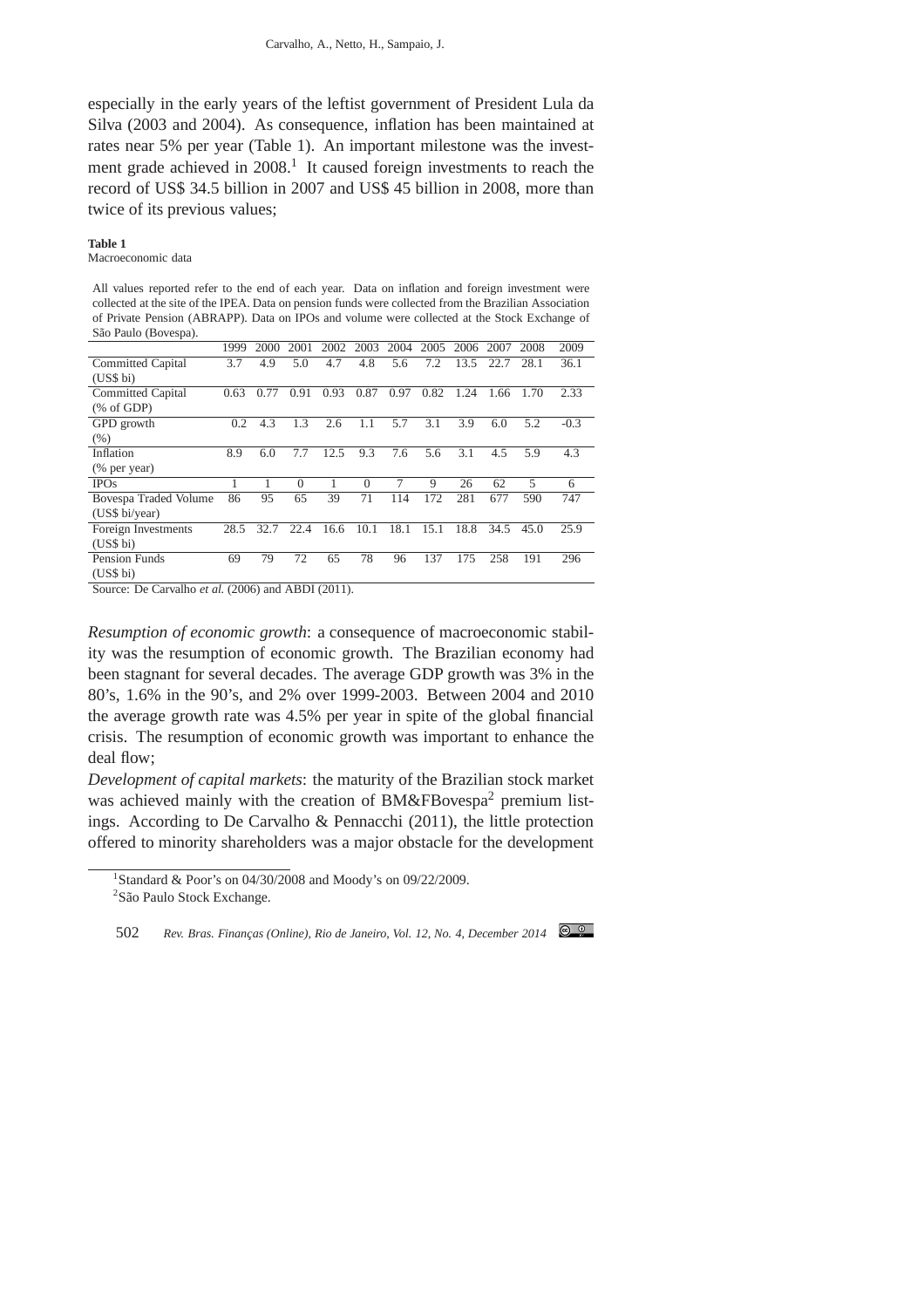of capital market in Brazil (use of non-voting shares, low level of disclosure and other bad governance practices). In 2000, Bovespa created three new market segments: Novo Mercado and Corporate Governance Levels I and II. To be listed on one of these segments the company needs to commit to a set of corporate governance practices. These markets have matured since 2004 with a wave of IPOs. Between 2004 and 2009 the proportion of companies listed on one of these new markets jumped from 12% to 38% of the total listed companies. The volume of trade at Bovespa that averaged US\$ 71 billion a year over 1999-2004 jumped to US\$ 671 billion over the 2007-2009 period (Table 1). The IPO market that was virtually nonexistent before 2004 (only six IPOs between 1996 and 2003) emerged. From 2004 to 2009 there were 115 IPOs (Table 1). It should be noted that the IPO market remained active even after the start of the global financial crisis in 2008, although much more selective;

*Emergence of the pension funds industry*: by 2001 the existing retirement system was fully State operated. Active workers made contributions to the State based on their wages; the state used these contributions to pay the pensions of retirees; and pensions were based on the wages that retirees received at the time of retirement. Only some few large State-owned enterprises had pension funds. The aging of the population and increase of life expectancy led the State model of retirement to bankruptcy. As consequence, in 2001 the model had to be reformed: retirement age went up, and a cap for pensions was established at about US\$ 1,400 a month. This led Brazilians to seek supplementary retirement through private pension funds. Since then this industry has been growing rapidly. From 2001 to 2009, the value of pension funds assets more than quadrupled from US\$ 72 to US\$ 324 billion (Abrapp, 2011); and

*Improved income distribution and poverty reduction*: income concentration and exclusion of a large segment of the population from the consumption market was a feature of the Brazilian economy up the 90's. The proportion of the population below the poverty line in 1999 was 35%. The Gini index that measures income concentration was 0.59 (compare this to Uruguay, 0.45; Russia, 0.37; South Korea, 0.32; and USA, 0.41). Since the mid 90's, the Brazilian government created and intensified social policies for income redistribution and poverty alleviation. The total value of benefits increased from US\$ 151 million in 2004 to US\$ 632 million in 2009.<sup>3</sup> This caused the proportion of the population below the poverty line to fall to 21.4% in

 $3\overline{3}$ We are not aware of data available for before 2004.

*Rev. Bras. Financ¸as (Online), Rio de Janeiro, Vol. 12, No. 4, December 2014* 503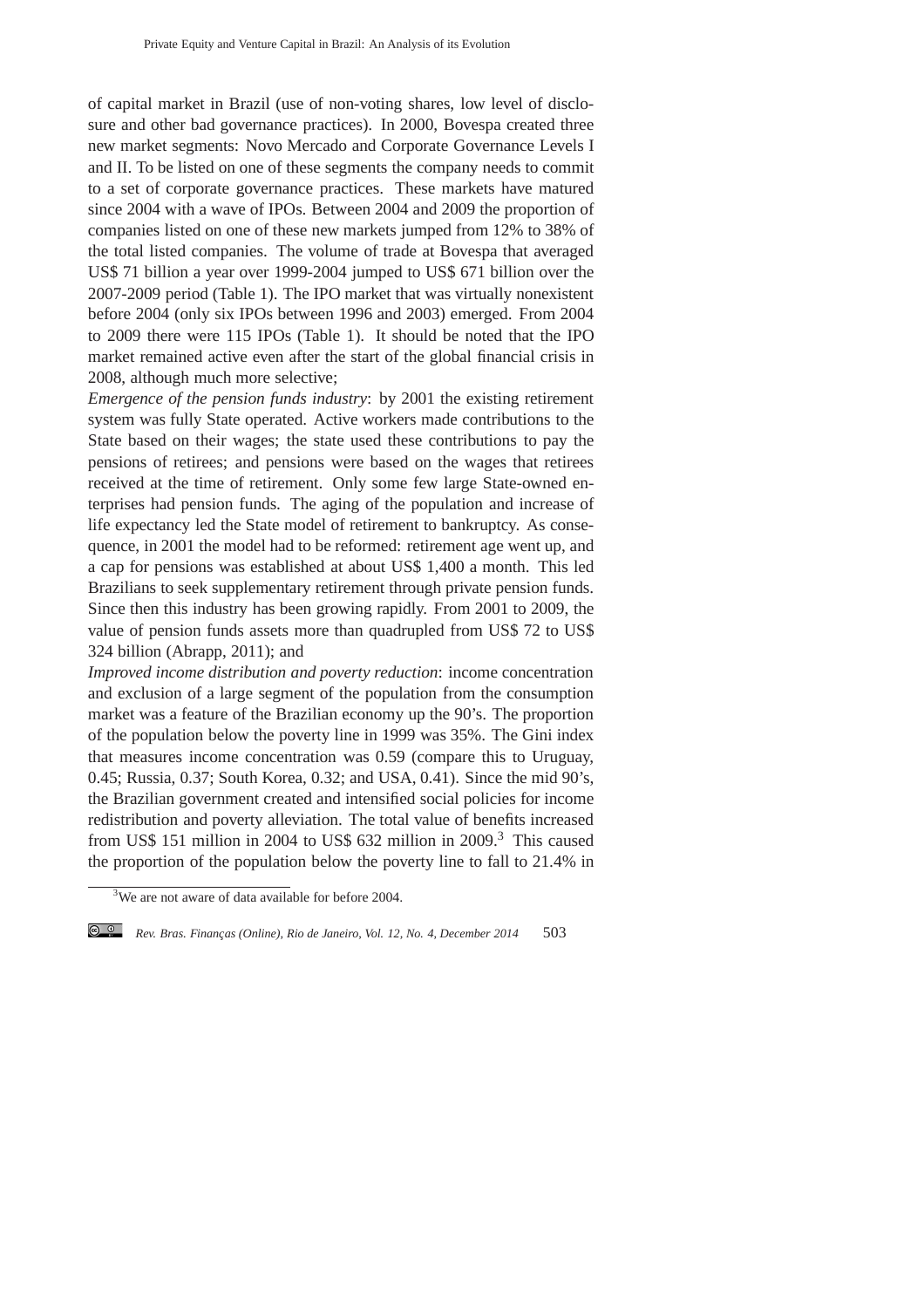2009 and Gini index, to 0.54. One should also mention the policies for the extension of credit to the low-income population. For example: payroll loans,<sup>4</sup> created in 2004, reached US\$ 8 billion in January 2010. As result of resumption of economic growth and better income distribution, 32 million people moved from the lower class to middle class CPS-FGV (2010). The increasing purchase power of low-income population is creating demand for several products targeted at this segment. Many PEVC have been focused on low income, e.g., large scale low fee universities, building and construction, and low-income consumption goods.

# **3. Recent evolution of PEVC industry**

The evolution of aggregate commitments (Table 1) shows a sharp rise of PEVC in Brazil. Between 1999 and 2004 commitments grew at 9% per year from US\$ 3.7 to US\$ 5.6 billion. More recently, from 2004 to 2009, the growth rate near 50% per year, reaching US\$ 36.1 billion in 2009. Taken as proportion of GDP, the growth represents an increase from 0.63% in 1999 to 2.33% in 2009. Compared to countries where PEVC is more developed such as US (3.7% of GDP) and UK (4.7%), there is still room for continued growth. One also observes that the concentration of the capital commitment decreased from 2004 to 2009, although the average fund size increased (Table 2). In 2004, the 15 largest organizations were responsible for 76% of the total commitments. These organizations in average managed US\$ 283 million. The other 56 existing organizations in average managed only US\$ 26 million. In 2009, the 15 largest organizations managed 63% of the commitments. These organizations in average were responsible for US\$ 1,519 million. The other 125 management organizations in average were responsible for \$ 106 million.

<sup>4</sup>Employees pledge their wages as collateral to loan.

<sup>504</sup> Rev. Bras. Finanças (Online), Rio de Janeiro, Vol. 12, No. 4, December 2014 C.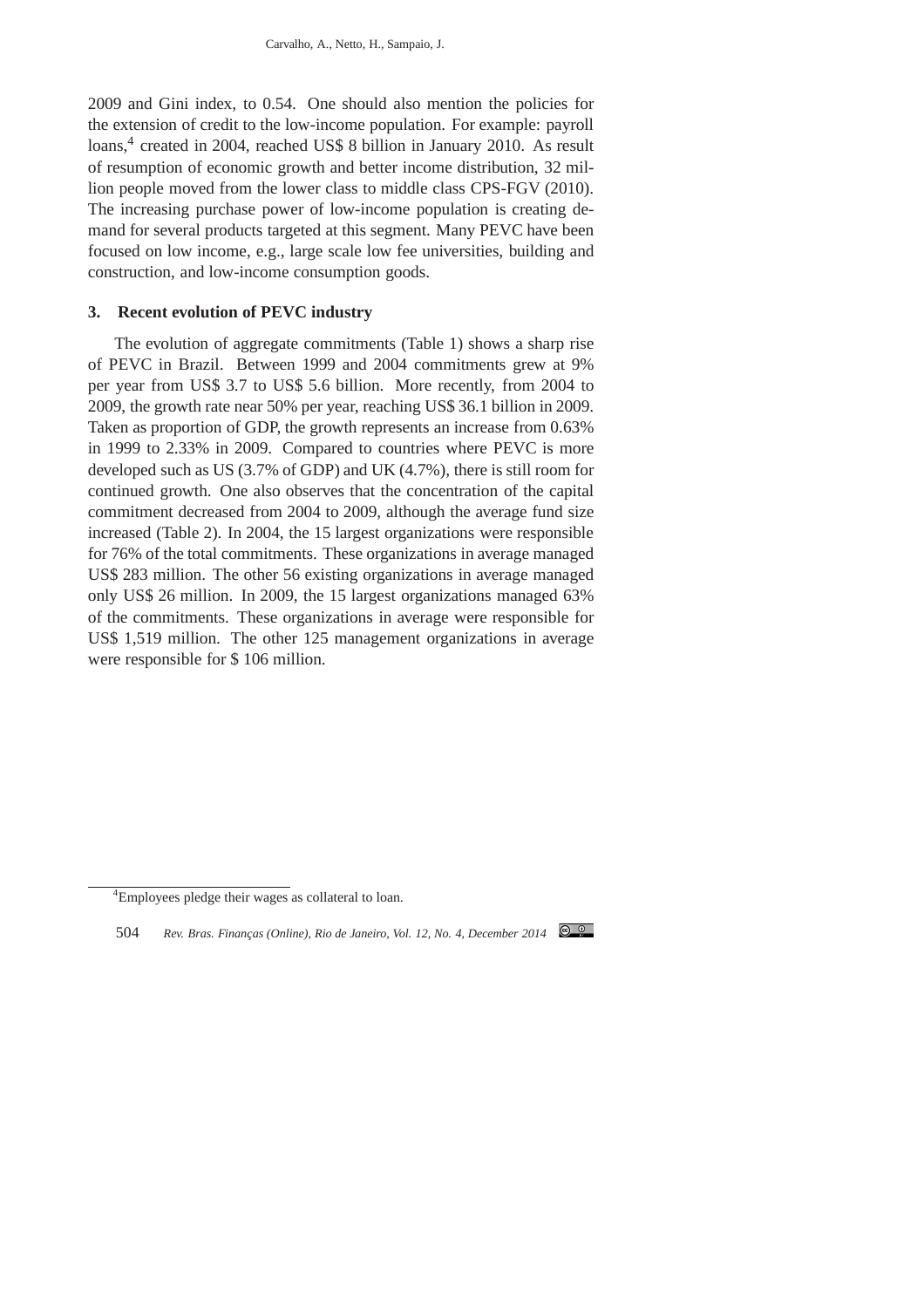#### **Table 2**

Concentration of committed capital

Groups of organizations by size, measured by the amount of committed capital at the end of each period. Values are reported in US dollars

|              |                      | 2004 |           |                      | 2009 |           |
|--------------|----------------------|------|-----------|----------------------|------|-----------|
| Organization | Committed Percentage |      | Average   | Committed Percentage |      | Average   |
| for size     | Capital              |      | Committed | Capital              |      | Committed |
|              | (US\$ bi)            |      | (US\$ mi) | (US\$ bi)            |      | (US\$ mi) |
| 5 largest    | 2.56                 | 46   | 513       | 11.3                 | 31   | 2,264.80  |
| 10 largest   | 3.61                 | 65   | 361       | 18.1                 | 50   | 1,811.20  |
| 15 largest   | 4.25                 | 76   | 283       | 22.8                 | 63   | 1,519.50  |
| Others       | 1.33                 | 24   | 26        | 13.3                 | 37   | 106.50    |
| All the Org. | 5.58                 |      | 85        | 36.1                 |      | 257.90    |

Source: De Carvalho et al. (2006) and ABDI (2011).

#### **Table 3**

Stage of portfolio companies at the first finance round

Distribution of portfolio companies in December 2004 and 2009 according to the stage where it received the first finance round, *seed capital*: pre-operational stage. *start-up*: the structuring stage of the business when the products aren't sold; *expansion*: expansion of the activities of a company that already sells its products; *late stage*: the company who has a stable growth rate and positive cash flow. *Other Stages*: includes Acquisition finance (capital to acquire other companies), mezzanine (stable companies with growth potential), management buyout / in (contribution for the acquisition of control), bridge finance (capital prior to IPO), turnaround (capital for companies with operational and / or financial difficulties) and PIPE (private investment in public equity) investment in companies already listed on stock exchanges

|                                                        |          | 2004           |          | 2009           |  |  |  |  |
|--------------------------------------------------------|----------|----------------|----------|----------------|--|--|--|--|
| Stage                                                  | Number   | % of Portfolio | Number   | % of Portfolio |  |  |  |  |
|                                                        | of firms |                | of firms |                |  |  |  |  |
| <b>Venture Capital</b>                                 | 204      | 66.7           | 203      | 46.9           |  |  |  |  |
| Seed Capital                                           | 36       | 11.8           | 33       | 7.6            |  |  |  |  |
| Start-up                                               | 72       | 23.5           | 57       | 13.2           |  |  |  |  |
| Expansion                                              | 96       | 31.4           | 113      | 26.1           |  |  |  |  |
| <b>Private Equity</b>                                  | 102      | 33.3           | 230      | 53.1           |  |  |  |  |
| Late Stage                                             | 42       | 13.7           | 186      | 43.0           |  |  |  |  |
| <b>Other Stages</b>                                    | 17       | 5.6            | 17       | 3.9            |  |  |  |  |
| <b>PIPEs</b>                                           | 43       | 14.1           | 27       | 6.2            |  |  |  |  |
| <b>Without Information</b>                             | 0        |                | 69       |                |  |  |  |  |
| Total                                                  | 306      | 100            | 502      | 100            |  |  |  |  |
| $A = D \cap A = 11$ $(0.0000 - 1)$ $ADDI \neq (0.011)$ |          |                |          |                |  |  |  |  |

Source: De Carvalho *et al.* (2006) and ABDI (2011).

The rise in the number of portfolio companies is another evidence of the industry growth (Table 3). It increased from 306 PC in 2004 to 502 in 2009. There was also a change in the focus of investments, with an increase on private equity vis-à-vis venture capital. The proportion of PCs that received their first investment in the VC stage dropped from 67% to 47%, while the proportion of PE investments went from 33% to 53%. The relative increase in PE may be related to the increase commitments and arise of exits through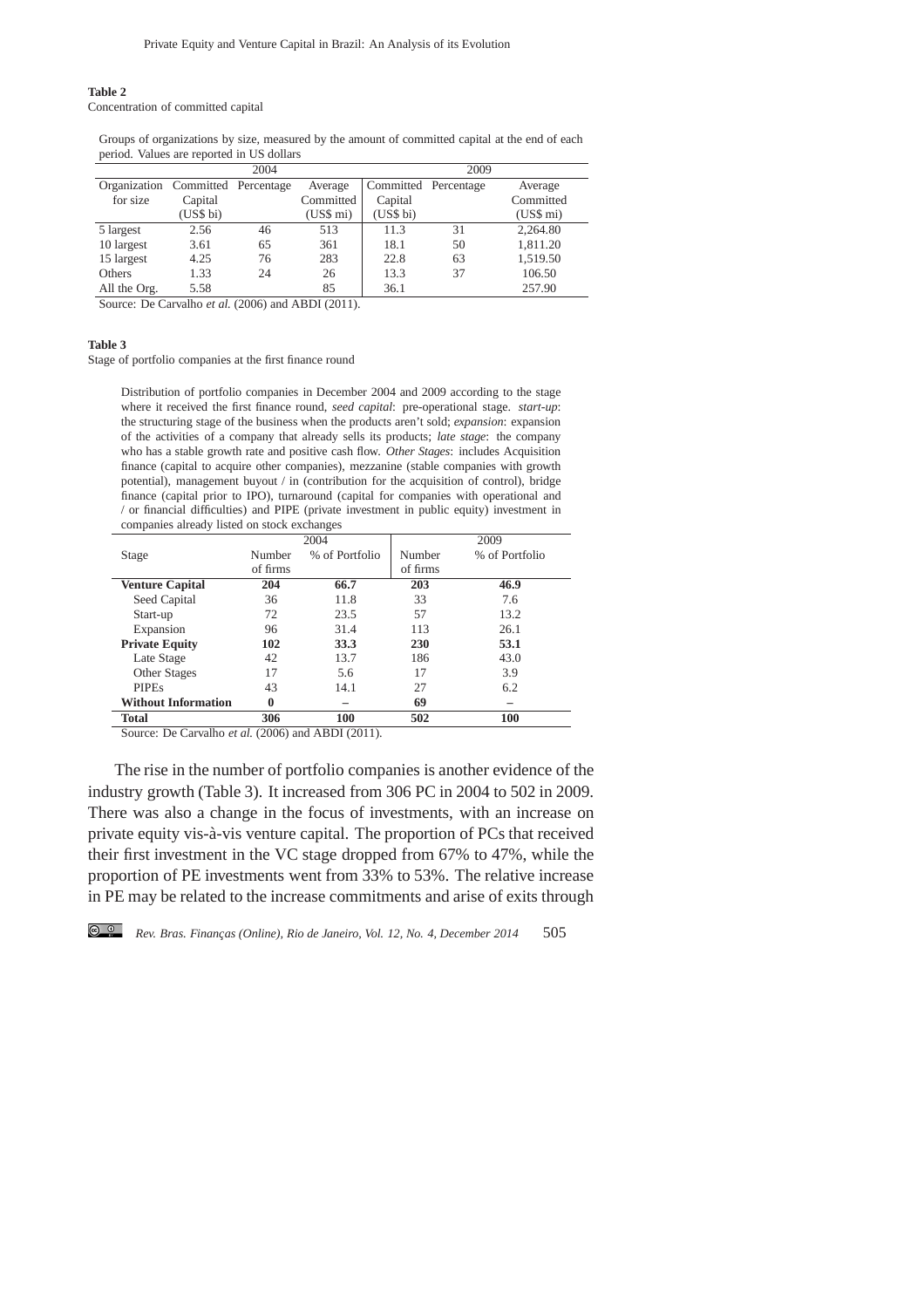IPOs, as conjectured by Jeng & Wells (2000). Surprisingly, investments in seed capital and start-up that require relatively small capital investment fell from 11.8% and 23.5% to 7.6% and 13.2% respectively.

In terms of industrial sector, investments were also very concentrated, even though the concentration fell. Table 4 shows that between 2004 and 2009 the participation of five main sectors increased from 51% to 57% of the PCs. The IT sector remained as the most invested, but its share fell from 30% to 20%. The sectors with highest growth were: Construction (from 3% to 14%) and Energy and Fuels (from 2% to 11%). The growth of energy sector was related to the growth in such market. Brazil will be the seventh largest energy market in 2030 (EYT-FGV, 2007). To meet the growing demand for energy, it will be necessary that the supply of energy increase at 3.3% per year over the next three decades. Furthermore, Brazil is one of the leading countries in the development of clean energy. The growth of investments in building and construction was related to factors such as: expansion of mortgage lending (from US\$ 1.6 billion in 2002 to US\$ 14 billion in 2007 according to YET-FGV (2008)); increase in the income of the poorest; and chronic housing deficit (7.8 million homes in 2005, according to YET-FGV (2008)).

Investments were geographically concentrated in some few Brazilian states (De Carvalho *et al.*, 2006, ABDI, 2011). The South and Southeast regions concentrated the majority of the portfolio with 278 PCs (91% of the portfolio) in 2004 and 441 companies (92% of the PCs for which there is information) in 2009. Investments were concentrated even in some states inside these regions, e.g., São Paulo State had 44% of the portfolio in 2004 and 57% in 2009.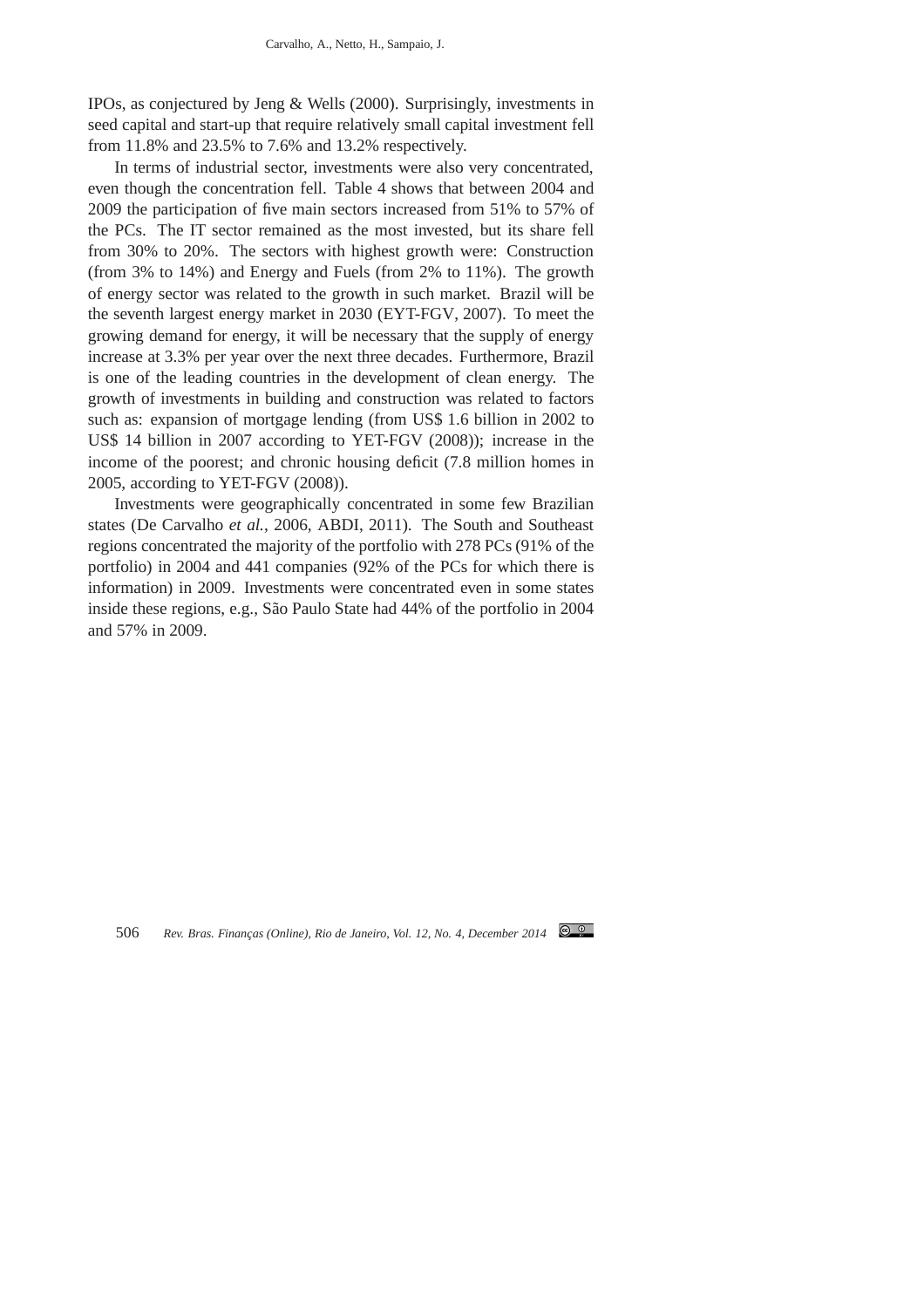# **Table 4**

Industry of portfolio companies

Number and percentage of portfolio companies aggregated in December 2004 according to the leading economic sector of activity. For companies that operate in more than one industry, we considered only the main activity

|                            |                | 2004       | 2009       |            |  |
|----------------------------|----------------|------------|------------|------------|--|
| Industry                   | # of firms     | Percentage | # of firms | Percentage |  |
| Electronic and TI          | 92             | 30.0       | 103        | 20.5       |  |
| Building & Construction    | 9              | 2.9        | 69         | 13.7       |  |
| Energy & Fuel              | 7              | 2.3        | 56         | 11.2       |  |
| Communication              | 28             | 9.1        | 33         | 6.6        |  |
| Retais                     | 21             | 6.9        | 26         | 5.2        |  |
| Agribusiness               | 8              | 2.6        | 25         | 4.9        |  |
| Transport & Logistic       | 18             | 5.9        | 20         | 3.9        |  |
| Food & Beverages           | 12             | 3.9        | 19         | 3.8        |  |
| Infrastructure             | 9              | 2.9        | 19         | 3.8        |  |
| <b>Financial Services</b>  | 10             | 3.3        | 16         | 3.2        |  |
| Medicine & Cosmetic        | 8              | 2.6        | 15         | 2.9        |  |
| Biotechnology              | 10             | 3.3        | 14         | 2.8        |  |
| Diverse Services           | 6              | 1.9        | 10         | 1.9        |  |
| Education                  | 3              | 0.9        | 8          | 1.6        |  |
| Entertainment / Tourism    | 9              | 2.9        | 7          | 1.4        |  |
| <b>Extractive Industry</b> | 2              | 0.6        | 7          | 1.4        |  |
| Diverse Industries         | 52             | 16.9       | 55         | 10.9       |  |
| No Information             | $\overline{2}$ | 0.6        | $\Omega$   | 0.0        |  |
| Total                      | 306            | 100        | 502        | 100        |  |

Source: De Carvalho *et al.* (2006) and ABDI (2011).

#### **Table 5**

Exits of business

Number of business exits conducted annually according to the mechanism used in the 1999-2009 period. Not including PIPEs (private investment in public equity). It is important to note that the number of trades is not necessarily equal the number of companies, in general is different. For example, a company invested in two PEVC funds is computed as two businesses

| Exit                | Year |    |    |    |           |    |    |                     |    |      |      |
|---------------------|------|----|----|----|-----------|----|----|---------------------|----|------|------|
| Mechanisms          | 999  |    |    |    | 2002 2003 |    |    | 2004 2005 2006 2007 |    | 2008 | 2009 |
| <b>IPO</b>          |      |    |    |    |           |    | 8  |                     | 19 |      |      |
| Secondary Sale      |      | 18 |    | 4  |           | 4  | 6  | 12                  | 10 | 16   | 10   |
| Trade Sale          |      | 13 | 8  | 6  | 6         | 15 | 4  | 6                   | 12 | 27   | 11   |
| Buyback & Write-off | 3    | 5  | 30 | 20 | 13        | 14 | 6  |                     |    | 17   | 12   |
| Total               | 8    | 3h | 43 | 30 | 24        | 38 | 24 |                     | 48 | 61   |      |

Source: De Carvalho *et al.* (2006) and ABDI (2011).

The means of exiting investments also changed over time. Table 5 reports exits in the PEVC industry from 1999 to 2009. At the beginning (1999 to 2004) there were several failures: buybacks and write-offs represented approximately 50% of the exits. Ribeiro & De Carvalho (2008) associate this high number of failures to investments in the dotcoms during the late 90's. Subsequently (2005 to 2009) the number of failures decreased: buy-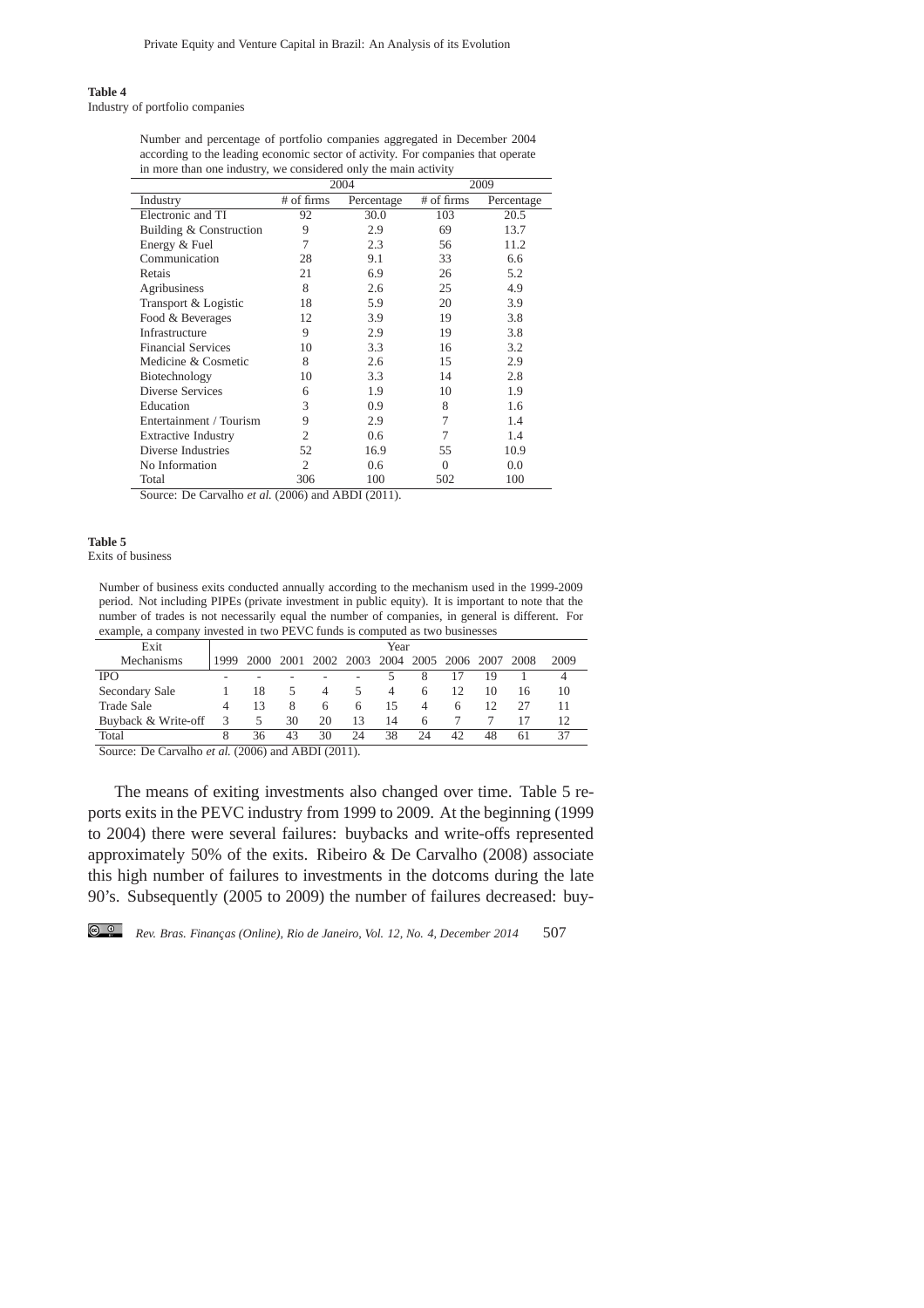backs and write-offs represented only 23% of the exits. Exits through IPOs began only in 2004. This was a milestone for the Brazilian PEVC industry, because it showed its capacity to perform the complete investment cycle. Between 2004 and 2009 there were 115 IPOs in Brazil, 54 of which were of PEVC backed companies.

# **4. PEVC funds organization**

#### **4.1 Legal structure**

In the US, limited partnerships (LP) are the most appropriate legal structure for PEVC (Sahlman, 1990). Its main advantage is that profits are not taxed at the partnership level. Each investor collects tax on profits at their own tax rate. Thus, pension funds, major investors in PEVC, do not collect tax on their PEVC investments. In Brazil there is no legal structure such as limited partnership. PEVC funds have used diverse legal structures. De Carvalho *et al.* (2006) show that the holding company was the most widely used fund structure. Limited partnerships structured offshore were also commonly used. The holding company model in Brazil, however, has two important shortcomings for PEVC: profits are taxed at the holding company level and there are limits to the appropriation of tax shields generated by losses on unsuccessful investments. To circumvent these limitations, Comissão de Valores Mobiliários<sup>5</sup> (CVM) established investment funds –  $FIP$  and  $FMIEE<sup>6</sup>$  – that allow complete appropriation of tax shields and investors to collect income tax at their own tax rates. From 2004 to 2009 the proportion of investment funds structured as FIP or FMIEE increased from 33% to 42%.<sup>7</sup> In the opposite direction, funds structured as holding companies decreased from 20% to 13%. The proportion of funds structured as LP offshore remained stable: 30% in 2004 and 26% in 2009 (ABDI, 2011).

One of CVM requirements for FIP and FMIEE funds is the use of arbitration panels for settlement of conflicts. With the increased use of such funds, from 2004 to 2009, the proportion of funds that use arbitration panels raised from 19% to 76% (De Carvalho *et al.*, 2006) (ABDI, 2011).

<sup>&</sup>lt;sup>5</sup>Brazilian security and exchange commission.

 $6$ Fundos Mútuos de Investimentos em Empresas Emergentes (FMIEE) created through ICVM 209 on 25/Mar/1994 and Fundos de Investimentos em Participacões (FIP) created though ICVM 391 on 16/Jul/2003.

<sup>&</sup>lt;sup>7</sup>We are not aware of available data for before 2004.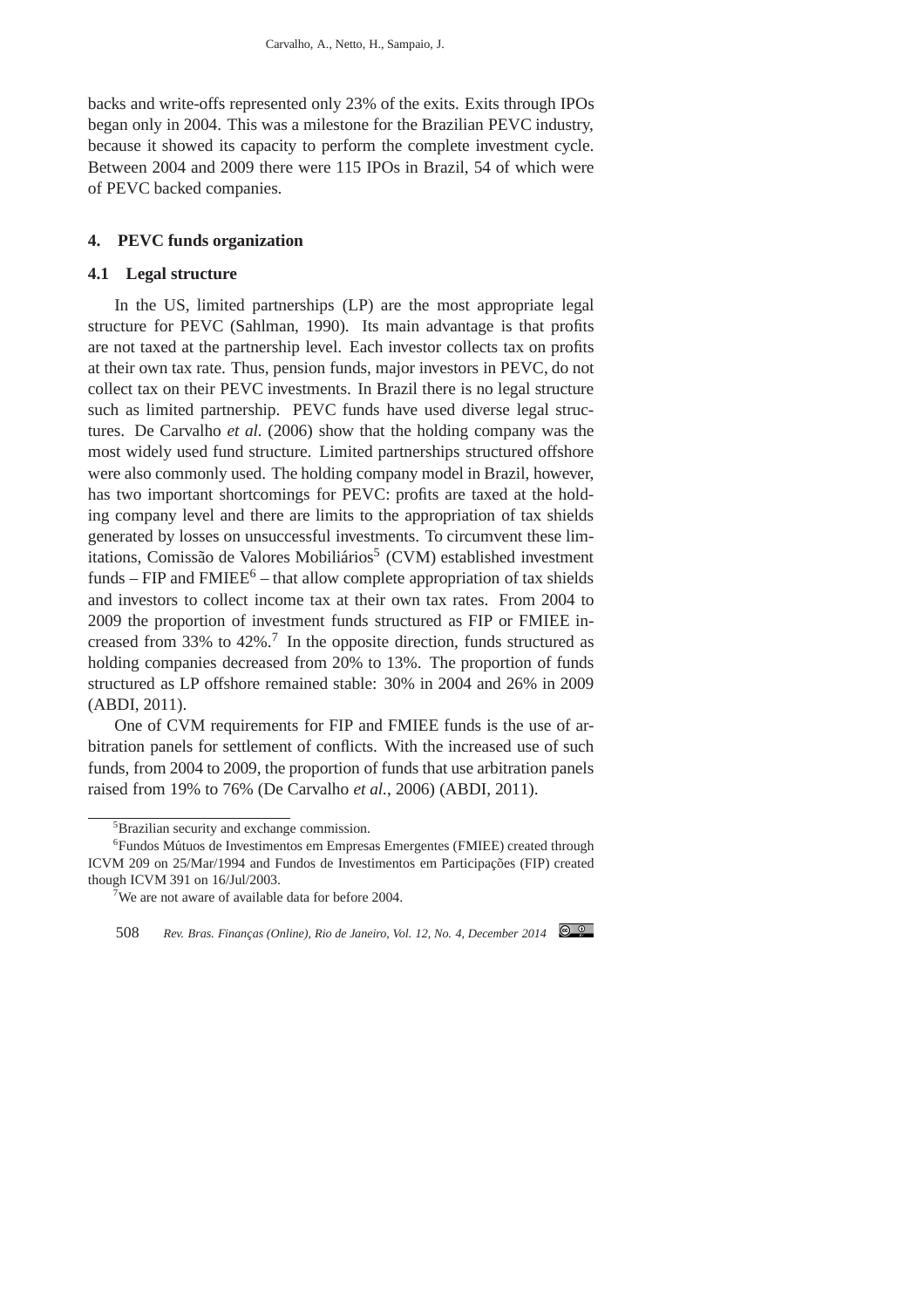# **4.2 Funds life**

The distribution of funds' life did not change significantly from 2004 to 2009 De Carvalho *et al.* (2006), ABDI (2011). Most vehicles had economic life between nine and 10 years (34% of funds in 2004 and 32% in 2009). Funds with duration between seven and eight years came next with 25% in 2004 and 27% in 2009. Between 2004 and 2009 appeared funds with duration of less than 5 years (4% in 2009). Covenants foreseeing possible life extension were very common. The most frequent extension period was two years (43% in 2004 and 41% in 2009). The use of other extension periods increased: one year extension rose from 3% to 13%; and 3 years, from 3% to 21%. Funds with defined life and without extension period increased from 13% to 21%.

# **4.3 Limited partners intervention in the fund management**

The participation of limited partners in the fund management is an important peculiarity of PEVC in Brazil. De Carvalho *et al.* (2012) argue that in principle such participation could be functional: when the leverage buyout is the predominant business, GPs must obtain the approval of creditors for each one of the deals (Axelson *et al.*, 2009).

However, in economies where there is no readily available long-term credit, as in Brazil (Souza Sobrinho, 2003), leverage buyouts are not possible. As consequence, there are no external agents to referee for GPs investment decision. Therefore, oversight from LPs could be appropriate (at least in principle).

LPs in Brazil have acting in the investment process either directly or through investment committees. Their interference varies significantly depending on the type of majority required for a decision in the committee (simple majority, qualified majority or unanimity). Table 6 shows that LPs control over the decision to invest in a new company increased. From 2004 to 2009 the proportion of funds with investors committee went from 55% to 65%. The proportion of funds that require qualified majority increased from 18% to 30%, becoming the most used structure. The proportion of blind pools (structure in which the LPs have no active participation) fell from 28% to 15%. The proportion of pledge funds (structure in which each individual LPs have complete control over participating or not on each proposed investment) remained stable at near 6%.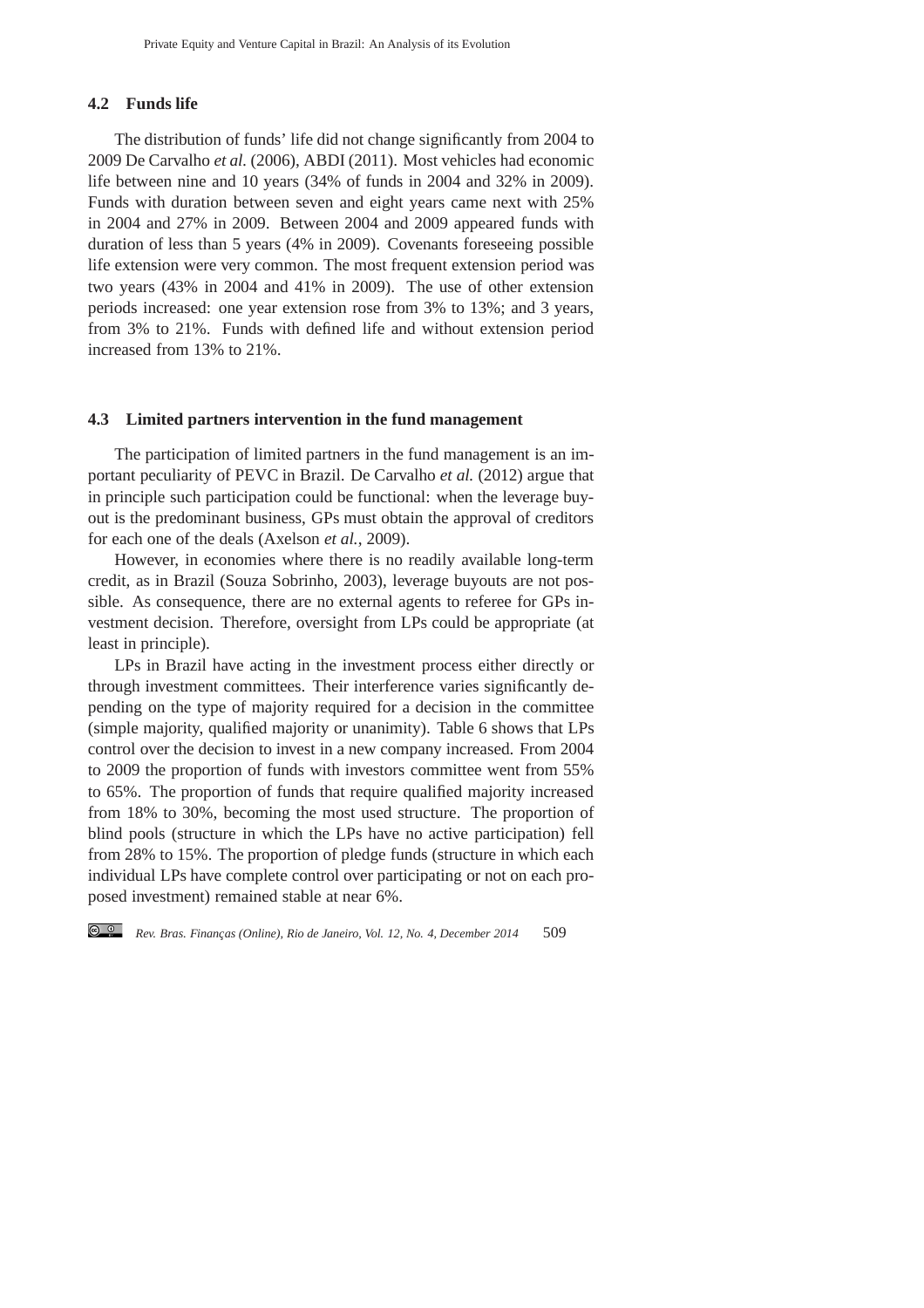#### **Table 6**

Criteria of funds for approving the investment

Number of funds according to the model for approval of new investments. Others consist in options like specific opportunities, board, etc. Pledge Fund: where investors decide individually whether to participate on each investment. Blind Pool: investors do not participate actively in investment decisions

| Level of Delegation                 | 2004  |               | 2009         |               |  |
|-------------------------------------|-------|---------------|--------------|---------------|--|
|                                     | Funds | $\frac{0}{0}$ | <b>Funds</b> | $\frac{0}{0}$ |  |
| Blind pool                          | 27    | 28            | 19           | 15            |  |
| Full control of the investor        |       |               |              |               |  |
| Funds with the Investment Committee | 53    | 55            | 83           | 65            |  |
| Simple majority decision            | 23    | 24            | 32           | 25            |  |
| Qualified majority decision         | 17    | 18            | 38           | 30            |  |
| Unanimous decision                  | 13    | 13            | 13           | 10            |  |
| Pledge fund                         | 6     | 6             | 8            | 6             |  |
| Not applicable / no information     |       | 4             |              |               |  |
| Other                               |       |               | 16           | 13            |  |
| Total                               | 97    | 100           | 128          | 100           |  |

Source: De Carvalho *et al.* (2006) and ABDI (2011).

LPs participation in the investment process sometimes goes beyond the screening of proposals. It is quite common that LPs be in direct contact with PCs and even take part in the exit decision. From 2004 to 2009 the proportion of managing organizations that promote at least one meeting a year between LPs and PCs increased from 53% to near 65% (ABDI, 2011). In 2004, GPs had full control over the exit decision in 38% of the funds, the investment committee in 31%, and GPs and LPs decided together in 38%. This picture is slightly different when one takes commitments as reference; the funds for which GPs had full control represented 65% of the commitments, investment committees over 17%, and GPs and LPs together over 16%. According to De Carvalho *et al.* (2006), this result suggests that GPs of large funds have more control over in the investment process than those managing small funds.<sup>8</sup>

To our knowledge, De Carvalho *et al.* (2012) is the only study that empirically examines the effect of LPs participation in the investment process. They found that funds with investment committee, when compared to those without it, present inferior performance.

## **4.4 Compensation**

GPs compensation usually has two components: management fee and carried interest. The basis for the management fee usually differs across investment and post-investment periods (De Carvalho *et al.*, 2006, ABDI,

<sup>8</sup>ABDI (2011) does not provide comparable data for 2009.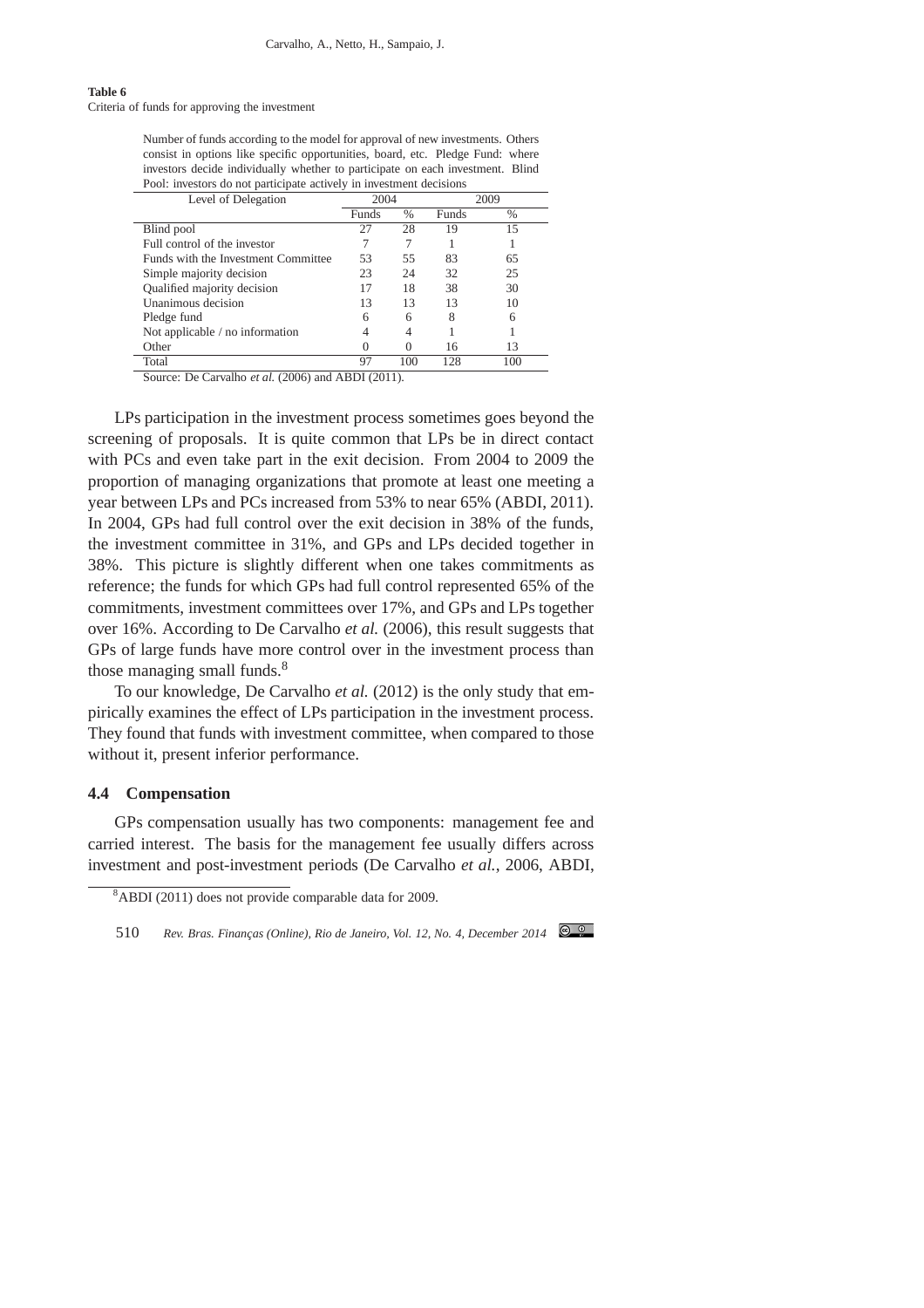2011). During the investment period, the most common basis is the commitment (55% of the funds in 2004 and 63% in 2009). For the postinvestment period there was a growing use of market value of investments (from 29% to 45%) and the cost of investments (from 12% to 27%). The use of commitments in the post-investment period declined from 38% to 12% of the funds. In 2004, the most frequently used management fee was either 2% or 2.5% of the basis (used in 41% of the funds). Also in 2004, 62% of the funds used carried interest of 20%. The most common model (used in 39% of the funds) provided carried interest of 20% and management fee of either 2% or  $2.5\%$ .<sup>9</sup>

# **4.5 Affiliation of managing organizations**

Similarly to countries in which PEVC is well established, independent organizations are emerging as the predominant form of managing organization, while the number of organizations affiliated to financial institutions or to the State has declined. The proportion of independent organizations increased from 63% in 2004 to 85% in 2009; financial institution affiliates declined from 28% to 12%; and State affiliates decreased from 3% to 1%. The picture is similar when we one considers capital commitments: independent organizations increased from 54% to 80%; financial institution affiliates declined from 38% to 16%; and State affiliates maintained their share at approximately 3%. Interesting, one should note the near absence of corporate ventures: four funds in 2004 and only two in 2009.

# **4.6 Origin of managing organizations**

Managing organizations with Brazilian origin were predominant. The number of affiliates of European institutions increased, while that of North-American ones decreased. The participation of domestic organizations remained stable between 2004 and 2009 at nearly 75% of the organizations and 60% of commitments. The participation of North-American organizations decreased from 14% to 2% (from 10 to 3). However, in terms of commitments the fall was not so sharp: from 31% to 18%. Organizations from Europe increased from 6% to 16% (from 3% to 9% in terms of commitments).

<sup>&</sup>lt;sup>9</sup>ABDI (2011) does not provide comparable data for 2009.

*Rev. Bras. Financ¸as (Online), Rio de Janeiro, Vol. 12, No. 4, December 2014* 511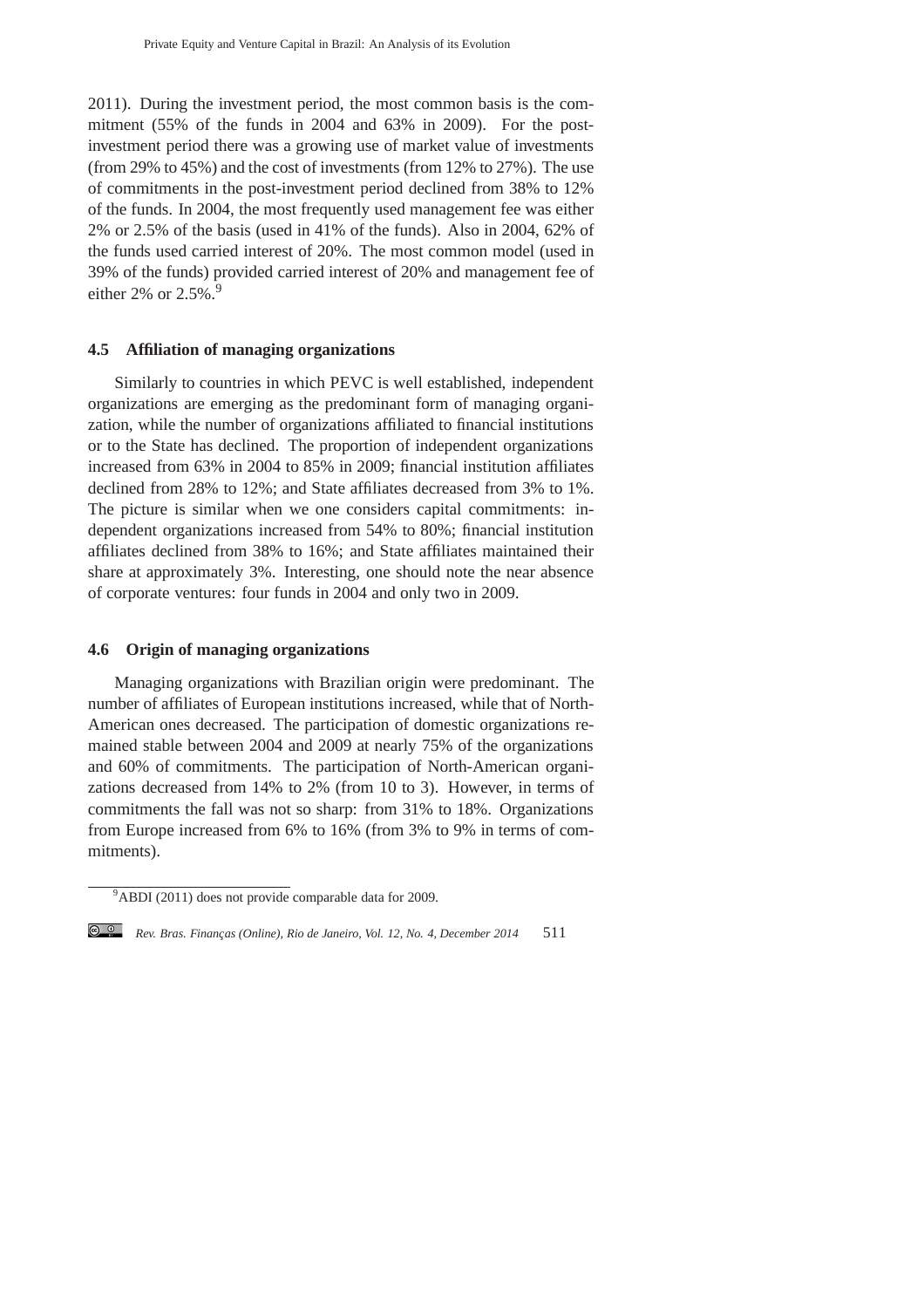#### **5. Investing Process**

# **5.1 Deal flow and screening**

In line with the rise of the industry, the number of investment proposals analyzed doubled between 2004 and 2009, from 840 to 1681 per year. However, the proportion of deals that went through due diligence decreased. In 2004, 17% of proposals that were analyzed went through due diligence; in 2009, only 5.5%. The proportion of companies that had undergone due diligence and were invested increased significantly from 25% to 54%. These results suggest that GPs passed through a learning process and improved their screening skills. Apparently, they became more demanding when analyzing proposals, thereby reducing the possibility of rejection during due diligence. Another evidence of improved screening ability is the fall in the proportion of managing organizations that evaluated the same proposal more than once from 65% to 30% (De Carvalho *et al.*, 2006, ABDI, 2011).

### **5.2 Closeness to portfolio companies**

Two of the most important activities of GPs during the investing process are monitoring and value addition. Both activities require closeness between GPs and PCs. The closeness increased over time. An important indicator of these activities is the frequency with which boards of directors (BD) of PCs meet. From 2004 to 2009 the percentage of management organizations for which the BDs of PCs meet at least once a month increased from 47% to 67% (De Carvalho *et al.*, 2006, ABDI, 2011). Similarly, the percentage of organizations for which the interval between meetings is greater than two months fell from 31% to 19%.

Another indicator of closeness is the number of hours in meetings per month that GPs spend with their PCs. In 2004, 35% of the management organizations (responsible for 52% of the aggregate portfolio) dedicated 5 to 10 hours a month in meetings and telephone conversations with each PC; 31% of the organizations (responsible for 24% of the portfolio) spent 10 to 30 hours per month. Surprisingly, 18% of the organizations spent less than 5 hours per month.<sup>10</sup>

# **5.3 PEVC without equity control**

A peculiarity of the Brazilian economy is the unavailability of longterm credit. Commercial banks generally supply only short-term loans

 $\frac{10}{4}$ ABDI (2011) does not provide comparable data for 2009.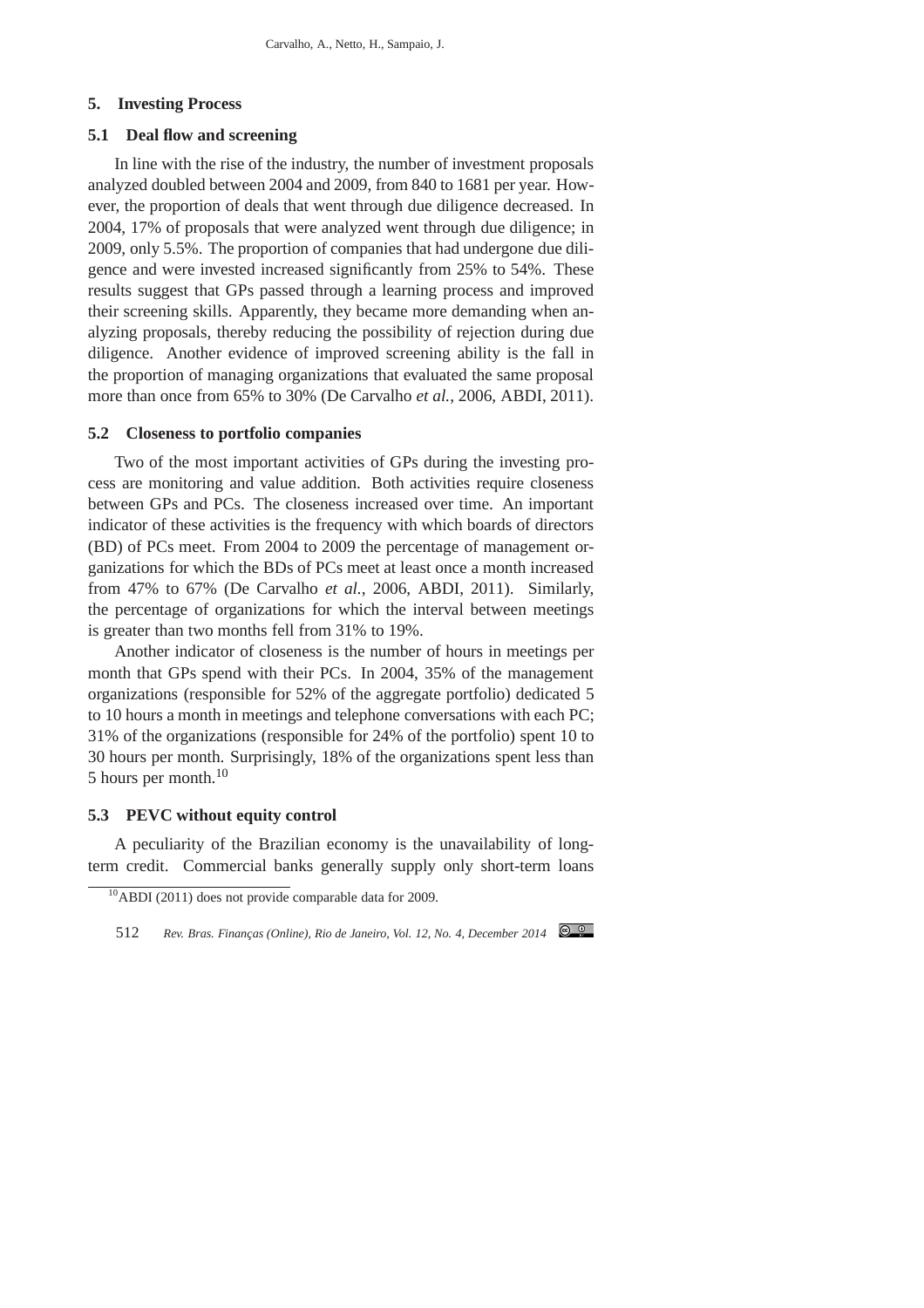with terms not exceeding one year (Souza-Sobrinho, 2003). The only significant source of long-term loans is Banco Nacional de Desenvolvimento Economico e Social (BNDES). However, their loans are limited in value and restricted to priority projects such as, infrastructure, incentives for import and export, acquisition of equipment and machinery produced in the country. Because of this, leveraged buyouts are not characteristic of PEVC in Brazil, as in the US. Concomitantly, the need for diversification of PEVC funds limits the amount that can be invested in one single company. As consequence, GPs are unable to acquire the equity control of large companies. Alternatively they have to share the control. In 2004, PEVC investors were part in the controlling group of only 115 of a total of 325 deals. PEVC investors with a minority stake occurred in 26.2% of the deals. The absence of full control was usually made up by the acquisition of special rights such as veto power on key matters. In 2004, minority participation with veto power occurred in 38.5% of the deals (De Carvalho *et al.*, 2006).

ABDI (2011) reports that in 2009 61% of the deals embedded some special right to compensate for the lack of equity control.<sup>11</sup> The most common ones were: the right of veto in cases of mergers and acquisitions, 95% of the deals; on the investment budget, 91%; on the annual budget, 86%; on indebtedness, 86%; right to subscribe new capital, 46%; and drag along, 15%. Another frequently foreseen right is that of preferred return on invested capital. In 2009 about 23% of the deals had this covenant. The most frequent terms were: invested capital plus minimum return in case of tradesale, 79%; recovery of invested capital in the event of liquidation, 36%; and dividend income, 36%.

<sup>&</sup>lt;sup>11</sup>The data from De Carvalho *et al.* (2006) and ABDI (2011) are not comparable. The first one focus specifically on minority stake with veto power and the second one, on special rights to compensate for the lack of full control (not only veto power).

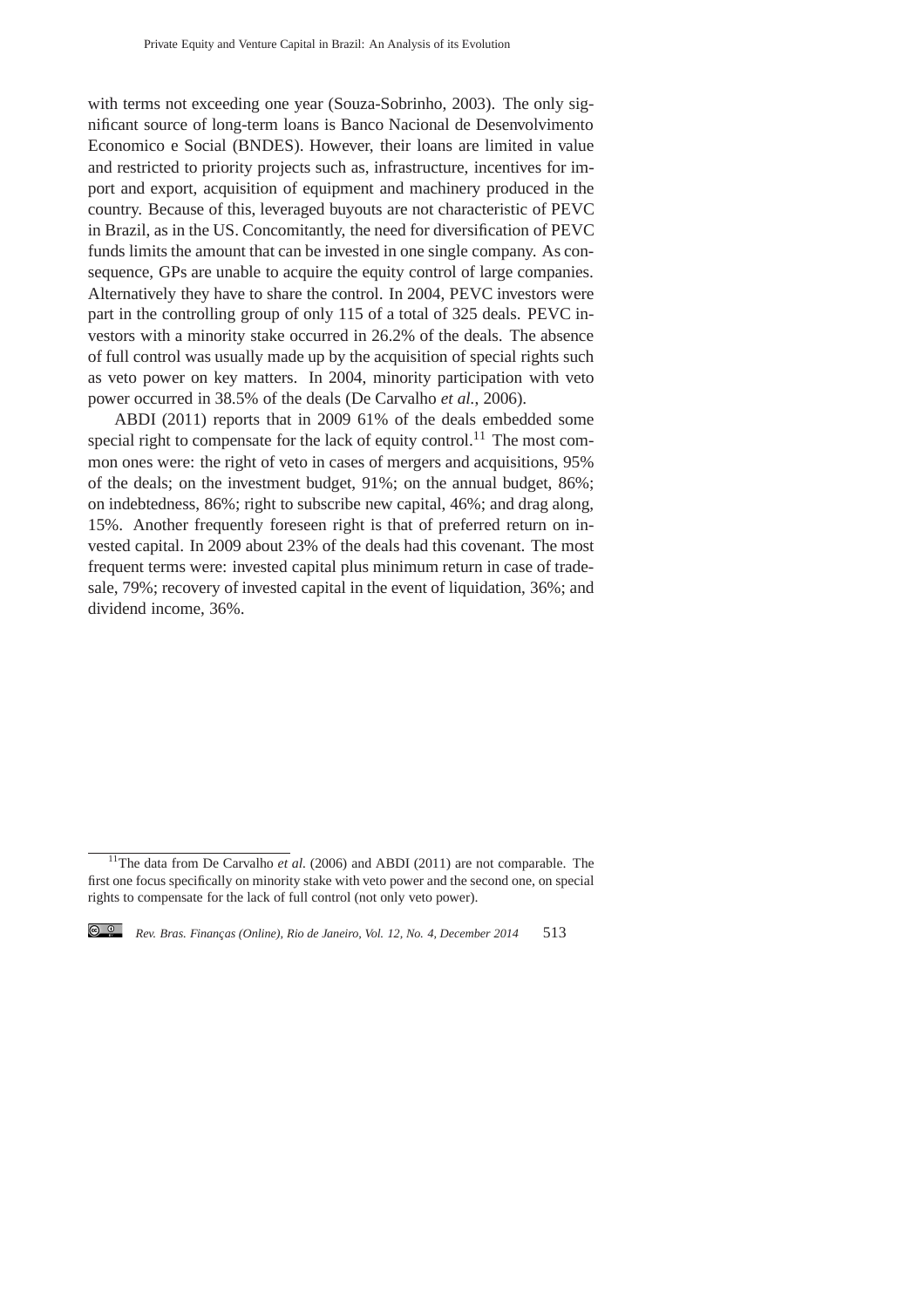### **References**

- ABDI, Associação Brasileira de Desenvolvimento Industrial. 2011. *A Industria de Private Equity e Venture Capital: Segundo Censo ´*  $Brasileiro$ . **ABDI**, Brasília.
- Abrapp, Associação Brasileira de Previdência Privada. 2011. Consoli*dado Estat´ıstico Junho de 2011*. Available at http://www.abrapp. org.br/SiteAssets/SitePages/ConsolidadoEstatistico/ ConsolidadoEstatConsol\_12\_2011.pdf. Accessed on February 24, 2014.
- Axelson, Ulf, Strömberg, Per, & Weisbach, Michael. 2009. Why are Buyouts Levered? The Financial Structure of Private Equity Firms. *Journal of Finance*, **64**, 1549–1582.
- Botelho, Antonio Jose J., Harckbart, Gustavo, & Lange, Julian. 2003. Do Brazilian Venture Capitalists Add Value to Theirportfolio Companies? *In: Proceedings from the 23rd Entrepreneurship Research Conference at Babson College*.
- Checa, Gonzalo, Leme, Ernesto, & Schreir, Cláudio. 2001. The Venture Capital and Private Equity Industry in Brazil. *Journal of Private Equity*, **4**, 46–67.
- CPS-FGV, Centro de Políticas Sociais Da Fundação Getulio Vargas. 2010. *A Nova Classe Media: O Lado Brilhante Dos Pobres ´* . Available at http://www3.fgv.br/ibrecps/ncm2010/NCM\_Pesquisa\_ FORMATADA.pdf. Accessed on February 24, 2014.
- De Carvalho, Antonio, Ribeiro, Leonardo, & Furtado, Cláudio. 2006. *A Industria de Private Equity e Venture Capital: Primeiro Censo ´ Brasileiro*. 1st edn. S˜ao Paulo: Saraiva.
- De Carvalho, Antonio Gledson, & Pennacchi, George G. 2011. Can a Stock Exchange Improve Corporate Behavior? Evidence from Firms' Migration to Premium Listings in Brazil. *Journal of Corporate Finance*, **18**, 883–903.
- De Carvalho, Antonio Gledson, Siqueira, Eduardo Madureira Rodrigues, & Gallucci Netto, Humberto. 2012. *Are Investors Committees in Private*